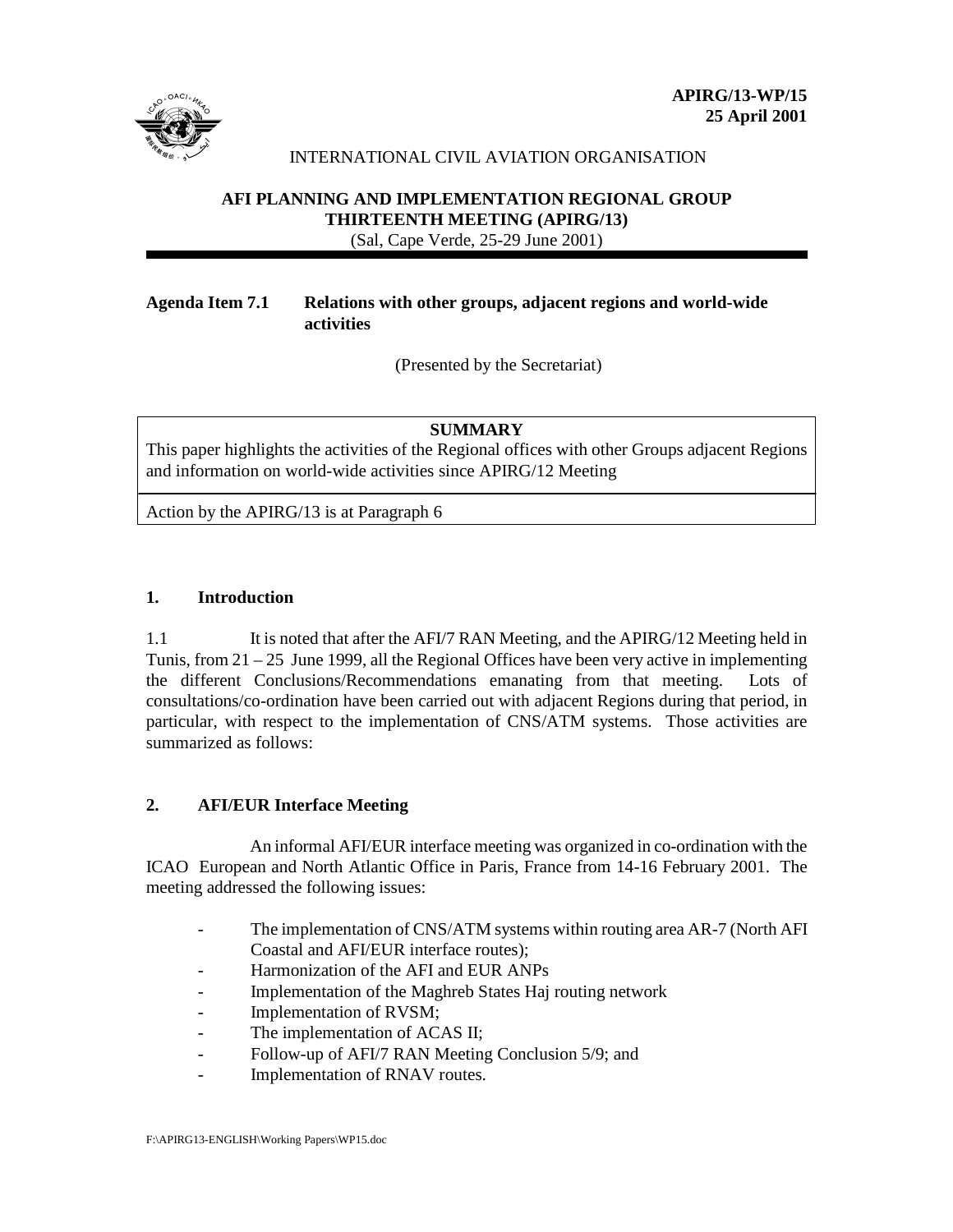#### **3. Improvements to the air navigation system in the South Atlantic**

 Pursuant to the AFI/7 RAN Meeting Recommendations 5/11 informal meetings were organized in co-ordination with the ICAO Paris, Lima and Nairobi Offices. Important developments in the Region are summarized as follows:

- the introduction of a new route network in an RNP 10/50 NM lateral spacing environment;
- the implementation of RVSM;
- harmonization of the AFI and SAM CNS/ATM Plans including route networks; and
- the implementation of VSAT networks;
- the preparation of the draft proposal for the Amendment of Regional Supplementary procedures for in flight contingency (Doc. 7030) (Serial N°.: WACAF-S00/1-AFI RAC);
- the preparation of the draft proposal for amendment of the ICAO Regional Supplementary Procedures (Doc 7030) concerning implementation of 50 NM lateral and longitudinal separation minima based on RNP10 (serial  $N^{\circ}$ . WACAF – S00/2, AFI-RAC);
- the preparation of a draft proposal for amendment of the ICAO Regional supplementary Procedures (Doc. 7030) concerning the implementation of RVSM in the EUR/SAM corridor (Serial N°. WACAF – S00/3 – AFI/SAM-RAC).

3.2 Detailed information on the outcome of the SAT/9 informal co-ordination meeting is contained in APIRG/13 – WP/17.

### **4. AFI/MID Region Interface Meeting**

4.1 An informal AFI/MID interface meeting on ATM/SAR/CNS/AIS was organized in co-ordination with the ICAO Middle East Office between Libya, Sudan, Niger, Chad, ASECNA and IATA from 27-28 November 2000 in N'Djamena, Chad. The meeting addressed the following issues:

- Implementation of CNS/ATM systems within routing areas AR7 North AFI and AR9 Trans Sahelian interface routes, on the basis of the guiding principles indicated in the AFI CNS/ATM implementation Plan Doc.003
- Review of communications/coordination problems
- Harmonization of AFI and MID ANPs
- Follow-up on relevant AFI/7 RAN meeting conclusions
- Implementation of RNAV routes
- Implementation of the Maghreb States Haj routing network
- Harmonization of the AFI/MID CNS/ATM Plans including route networks; and the implementation of VSAT networks.